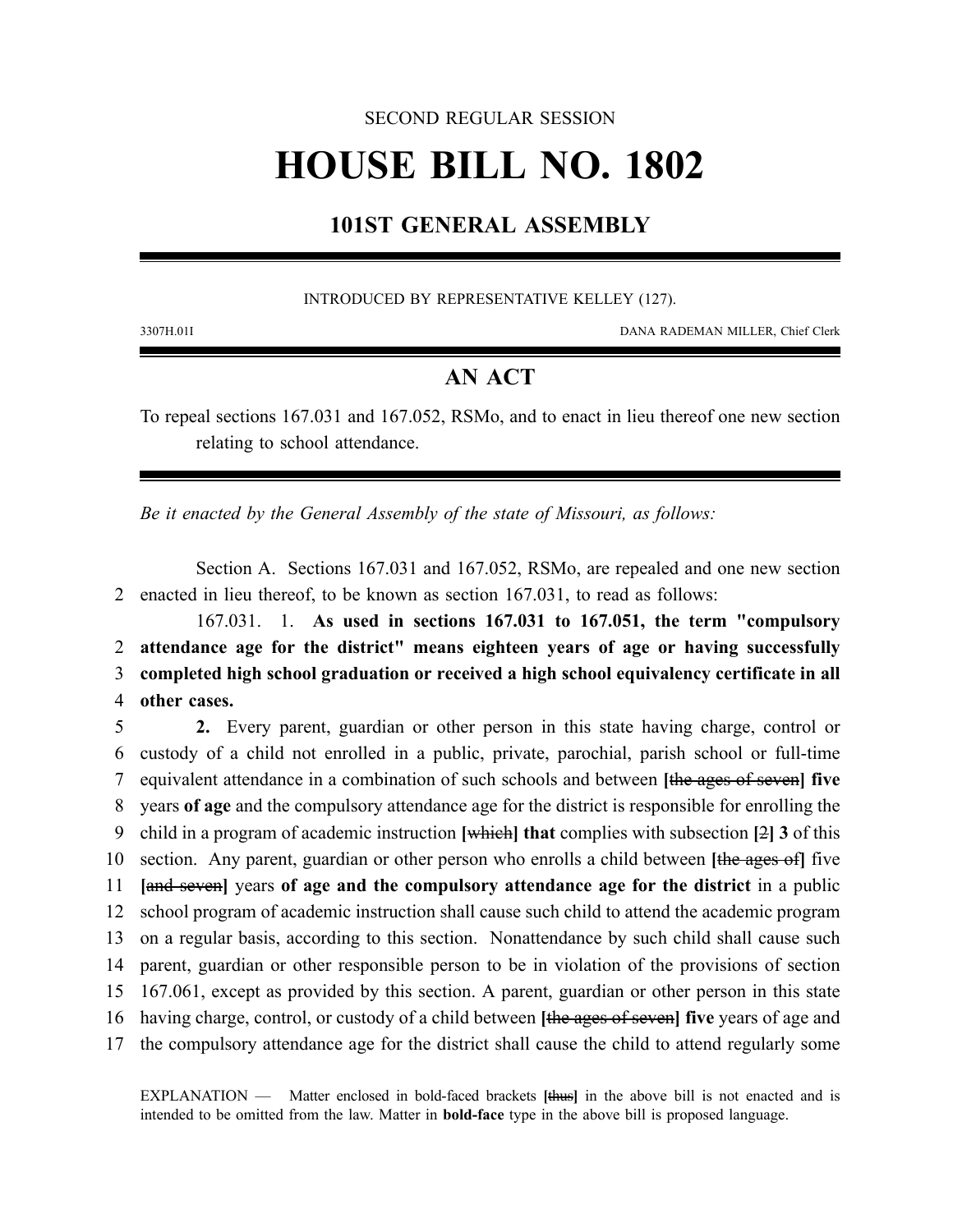#### HB 1802 2

 public, private, parochial, parish, home school or a combination of such schools not less than the entire school term of the school which the child attends; except that:

 (1) A child who, to the satisfaction of the superintendent of public schools of the district in which **[**he**] the child** resides, or if there is no superintendent then the chief school officer, is determined to be mentally or physically incapacitated may be excused from attendance at school for the full time required, or any part thereof; **or**

 (2) A child between fourteen years of age and the compulsory attendance age for the district may be excused from attendance at school for the full time required, or any part thereof, by the superintendent of public schools of the district, or if there is none then by a court of competent jurisdiction, when legal employment has been obtained by the child and found to be desirable, and after the parents or guardian of the child have been advised of the pending action**[**; or

 (3) A child between five and seven years of age shall be excused from attendance at school if a parent, guardian or other person having charge, control or custody of the child makes a written request that the child be dropped from the school's rolls**]**.

 **[**2.**] 3.** (1) As used in sections 167.031 to 167.071, a "home school" is a school, whether incorporated or unincorporated, that:

(a) Has as its primary purpose the provision of private or religious-based instruction;

 (b) Enrolls pupils between **[**the ages of seven**] five** years **of age** and the compulsory attendance age for the district, of which no more than four are unrelated by affinity or consanguinity in the third degree; and

 (c) Does not charge or receive consideration in the form of tuition, fees, or other remuneration in a genuine and fair exchange for provision of instruction.

 (2) As evidence that a child is receiving regular instruction, the parent shall, except as otherwise provided in this subsection:

(a) Maintain the following records:

a. A plan book, diary, or other written record indicating subjects taught and activities

engaged in; **[**and**]**

b. A portfolio of samples of the child's academic work; and

c. A record of evaluations of the child's academic progress; or

 d. Other written, or credible evidence equivalent to subparagraphs a., b.**,** and c. **of this paragraph**; and

 (b) Offer at least one thousand hours of instruction, at least six hundred hours of which will be in reading, language arts, mathematics, social studies and science or academic courses that are related to the aforementioned subject areas and consonant with the pupil's age and ability. At least four hundred of the six hundred hours shall occur at the regular home school location.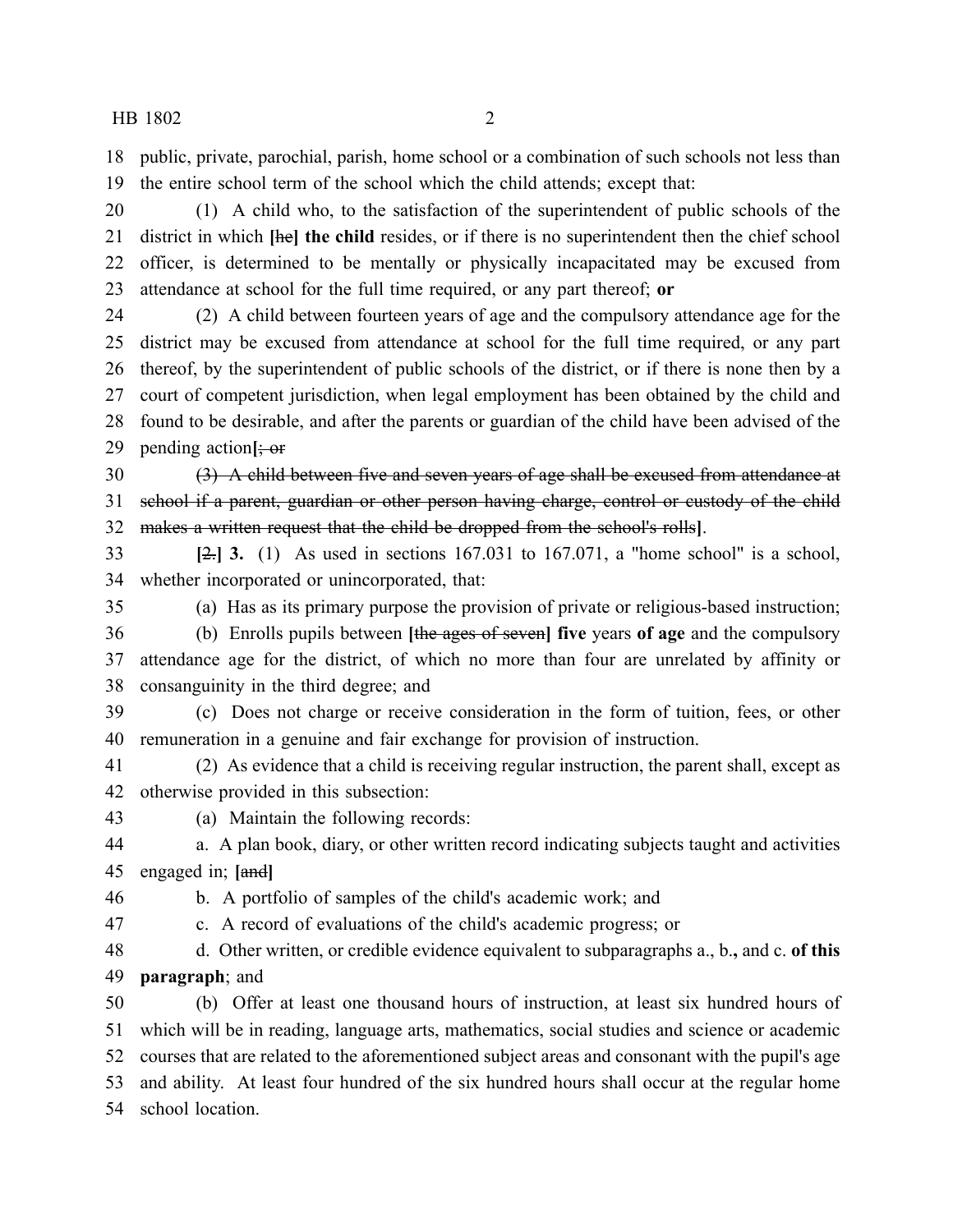HB 1802 3

 (3) The requirements of subdivision (2) of this subsection shall not apply to any pupil above **[**the age of sixteen**] eighteen** years **of age**.

 **[**3.**] 4.** Nothing in this section shall require a private, parochial, parish or home school to include in its curriculum any concept, topic, or practice in conflict with the school's religious doctrines or to exclude from its curriculum any concept, topic, or practice consistent with the school's religious doctrines. Any other provision of the law to the contrary notwithstanding, all departments or agencies of the state of Missouri shall be prohibited from dictating through rule, regulation or other device any statewide curriculum for private, parochial, parish or home schools.

 **[**4.**] 5.** A school year begins on the first day of July and ends on the thirtieth day of June following.

 **[**5.**] 6.** The production by a parent of a daily log showing that a home school has a course of instruction which satisfies the requirements of this section or**[**, in the case of a pupil over the age of sixteen years who attended a metropolitan school district the previous year,**]** a written statement that the pupil is attending home school in compliance with this section shall be a defense to any prosecution under this section and to any charge or action for educational neglect brought pursuant to chapter 210.

 **[**6. As used in sections 167.031 to 167.051, the term "compulsory attendance age for the district" shall mean:

 (1) Seventeen years of age for any metropolitan school district for which the school board adopts a resolution to establish such compulsory attendance age; provided that such resolution shall take effect no earlier than the school year next following the school year during which the resolution is adopted; and

 (2) Seventeen years of age or having successfully completed sixteen credits towards high school graduation in all other cases.

81 The school board of a metropolitan school district for which the compulsory attendance age is 82 seventeen years may adopt a resolution to lower the compulsory attendance age to sixteen 83 years; provided that such resolution shall take effect no earlier than the school year next

84 following the school year during which the resolution is adopted.

 7. For purposes of subsection 2 of this section as applied in subsection 6 herein, a 86 "completed credit towards high school graduation" shall be defined as one hundred hours or more of instruction in a course.**]**

 **7.** Home school education enforcement and records pursuant to this section, and sections 210.167 and 211.031, shall be subject to review only by the local prosecuting attorney.